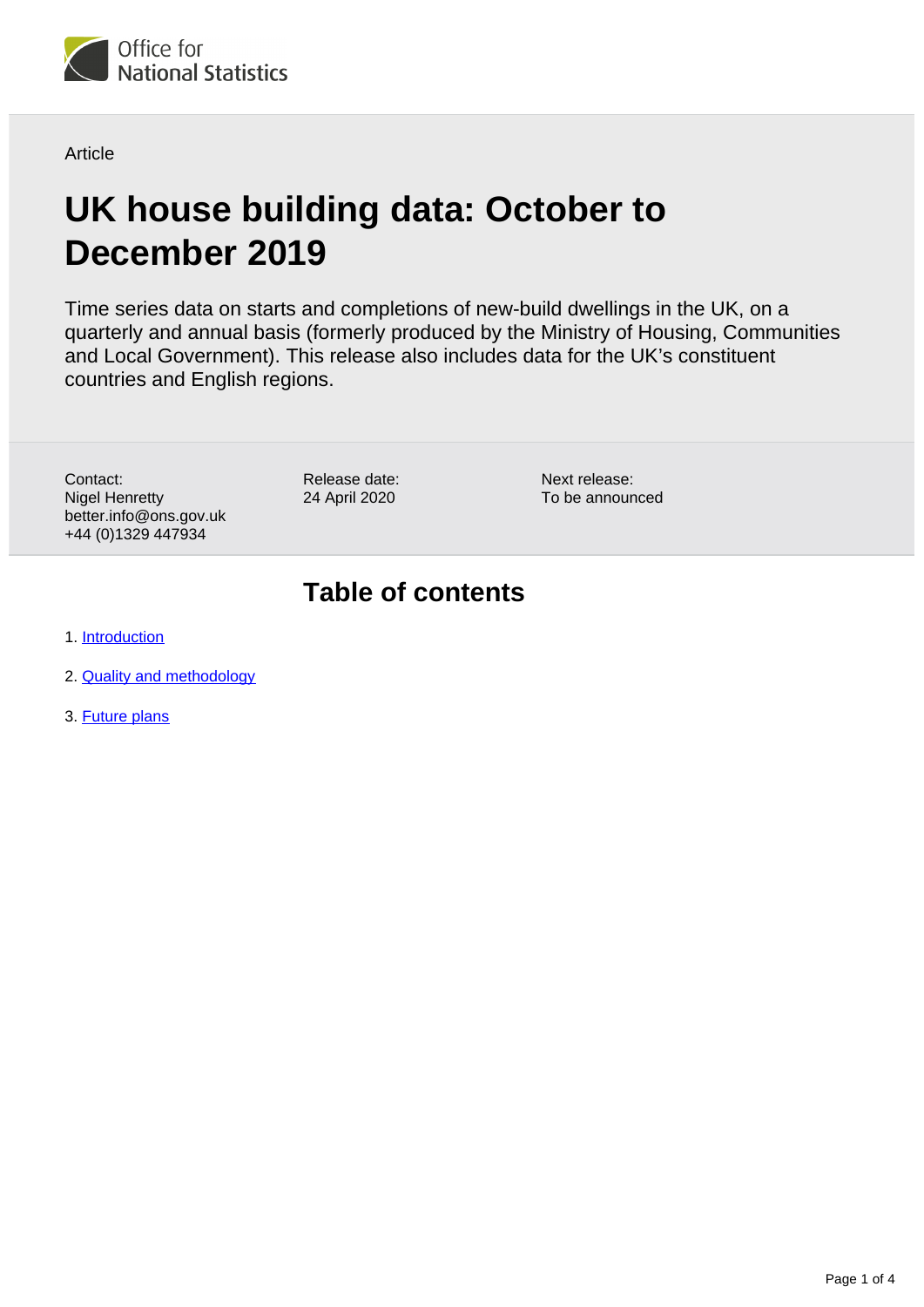## <span id="page-1-0"></span>**1 . Introduction**

This release provides [data on newly built dwellings in the UK](https://www.ons.gov.uk/peoplepopulationandcommunity/housing/articles/ukhousebuildingdata/octobertodecember2019/relateddata), specifically on starts and completions.

These quarterly statistics refer to the period October to December 2019, which is the last quarter before cases of coronavirus (COVID-19) were confirmed in the UK. It will not be possible to assess any impact of the coronavirus on the number of newly built dwellings in the UK until the next release.

The data supply for future quarterly publications is likely to be affected by the coronavirus. Therefore, we cannot yet confirm the date of the next publication but will announce it on the [ONS release calendar](https://www.ons.gov.uk/releasecalendar) when known.

A dwelling is counted as "started" on the date work begins on the laying of the foundation, and as "completed" when it becomes ready for occupation or when a completion certificate is issued.

This release was previously published by the Ministry of Housing, Communities and Local Government (MHCLG) (until June 2019).

The statistics presented in this release do not cover all parts of total new housing supply. For example, they do not include conversions and changes of use. See the *[Limitations of the data section](https://www.ons.gov.uk/peoplepopulationandcommunity/housing/articles/ukhousebuildingdata/octobertodecember2019#quality-and-methodology)* for further information.

Statistics in this release relate to the UK. They are created by aggregating previously published data from the four UK countries. This release is published two to four weeks after all the countries have published their house building statistics.

Statistics about each individual country and the English regions are also included here. Individual country-level statistics are also available separately from the producers of each country's statistics. Those individual country datasets include statistics for small geographical areas, which are not presented in this release.

To provide consistency with the UK figures that were previously published by MHCLG, this release contains quarterly and annual data (for both calendar and financial years).

## <span id="page-1-1"></span>**2 . Quality and methodology**

These statistics are based on administrative data sources. Table 1 presents information about the data sources, and the frequency and time series for which data are available from each of the four UK countries.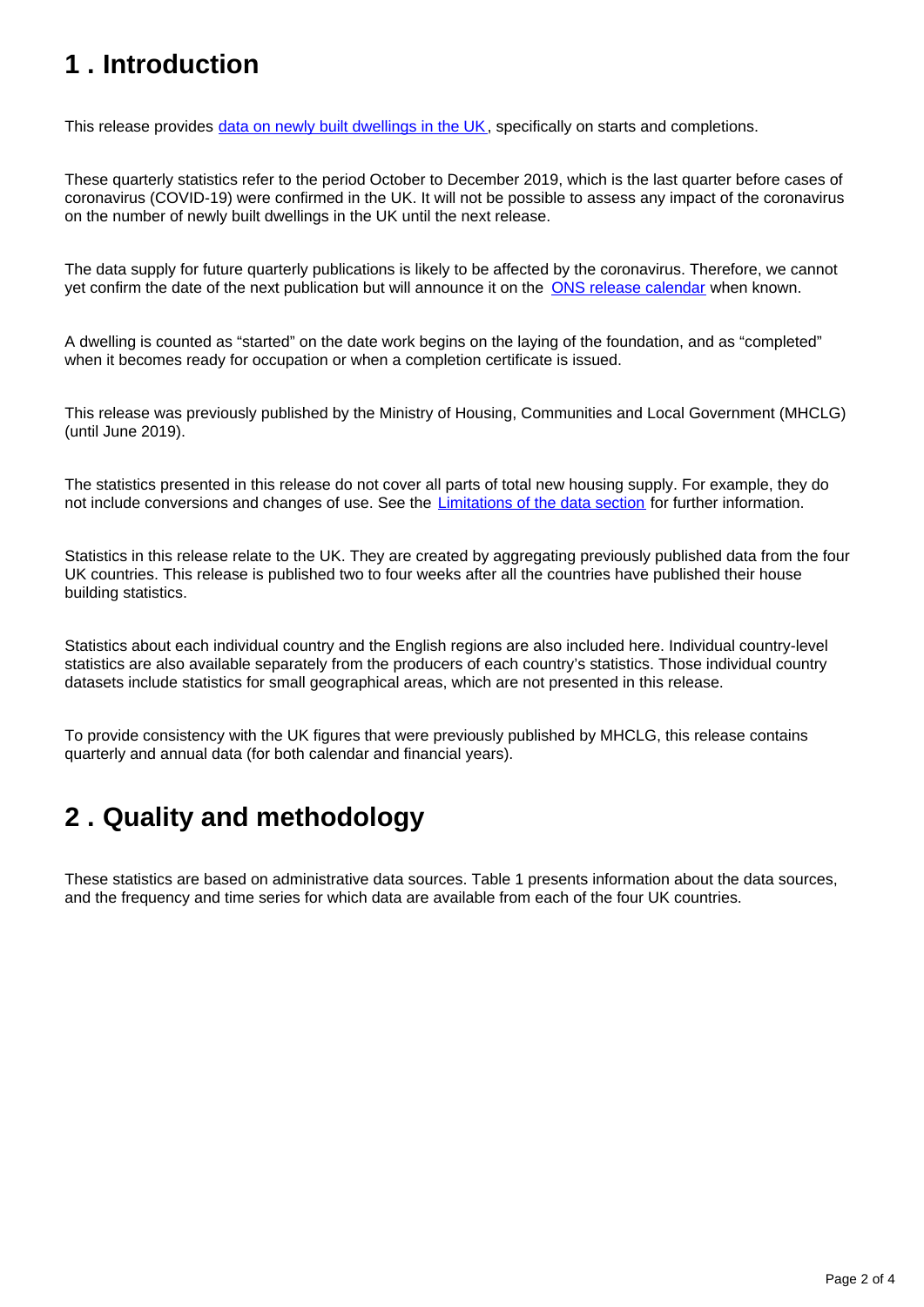|                                               | Table 1: Country-level data for permanent dwellings available for each UK country, by sector |                                              |                                                             |                                                            |                                                       |  |
|-----------------------------------------------|----------------------------------------------------------------------------------------------|----------------------------------------------|-------------------------------------------------------------|------------------------------------------------------------|-------------------------------------------------------|--|
|                                               | <b>Frequency</b>                                                                             | <b>England</b>                               | <b>Wales</b>                                                | <b>Scotland</b>                                            | <b>Northern Ireland</b>                               |  |
| Sources                                       |                                                                                              | Local authority<br>new build form<br>returns | Local authority<br>building<br>inspectors                   | Local authority District<br>new build<br>form<br>returns   | Council<br><b>Building</b><br>Control                 |  |
|                                               |                                                                                              | <b>Building Council Building</b><br>(NHBC)   | National House National House Scottish<br>Council<br>(NHBC) | Government<br>Affordable<br>Housing<br>Supply<br>Programme |                                                       |  |
|                                               |                                                                                              | Approved<br>inspector data<br>returns        |                                                             |                                                            |                                                       |  |
| Starts, by sector <sup>1</sup>                | Quarterly                                                                                    | Jan-Mar 1978<br>onwards                      | April-June 1974 Jan-Mar 1978 Jan-Mar 1978<br>onwards        | onwards                                                    | onwards                                               |  |
|                                               | Quarterly<br>(seasonally<br>adjusted <sup>2</sup> )                                          | Jan-Mar 2000<br>onwards                      | Not available                                               | Not available                                              | Not available                                         |  |
|                                               | Financial year 1969/70                                                                       | onwards                                      | 1969/70<br>onwards                                          | 1969/70<br>onwards                                         | 1969/70<br>onwards                                    |  |
|                                               |                                                                                              | Calendar year 1946 onwards                   | Not published <sup>3</sup>                                  |                                                            | Not published <sup>3</sup> Not published <sup>3</sup> |  |
| Completions, by sector <sup>1</sup> Quarterly |                                                                                              | Jan-Mar 1978<br>onwards                      | April-June<br>1974<br>onwards                               | Jan-Mar 1978 Jan-Mar 1978<br>onwards                       | onwards                                               |  |
|                                               | Quarterly<br>(seasonally<br>adjusted <sup>2</sup> )                                          | Jan-Mar 2000<br>onwards                      | Not available                                               | Not available                                              | Not available                                         |  |
|                                               | Financial year 1969/70                                                                       | onwards                                      | 1969/70<br>onwards                                          | 1969/70<br>onwards                                         | 1969/70<br>onwards                                    |  |
|                                               | Calendar year 1946                                                                           | onwards                                      | 1946<br>onwards                                             | 1945<br>onwards <sup>2</sup>                               | 1949<br>onwards                                       |  |

Source: Office for National Statistics

#### Notes

- 1. "Sector" refers to new dwellings constructed by private enterprises housing associations or registered social landlords and local authorities. Other data providers may use the term "tenure". Statistics on starts for Wales are not available split by sector from the financial year ending 2012. [Back to table](#page-0-0)
- 2. Seasonally adjusted quarterly data published for England, and completions by private and public sector from 1920 for Scotland, are not included in this release because the equivalent data are not available for the other countries. [Back to table](#page-0-0)
- 3. Data for calendar year can be derived from aggregating quarterly data. **[Back to table](#page-0-0)**
- 4. Data for Scotland, Wales and Northern Ireland come directly from the producers of the statistics in each country. These may differ from the discontinued tables formerly produced by MHCLG. [Back to table](#page-0-0)